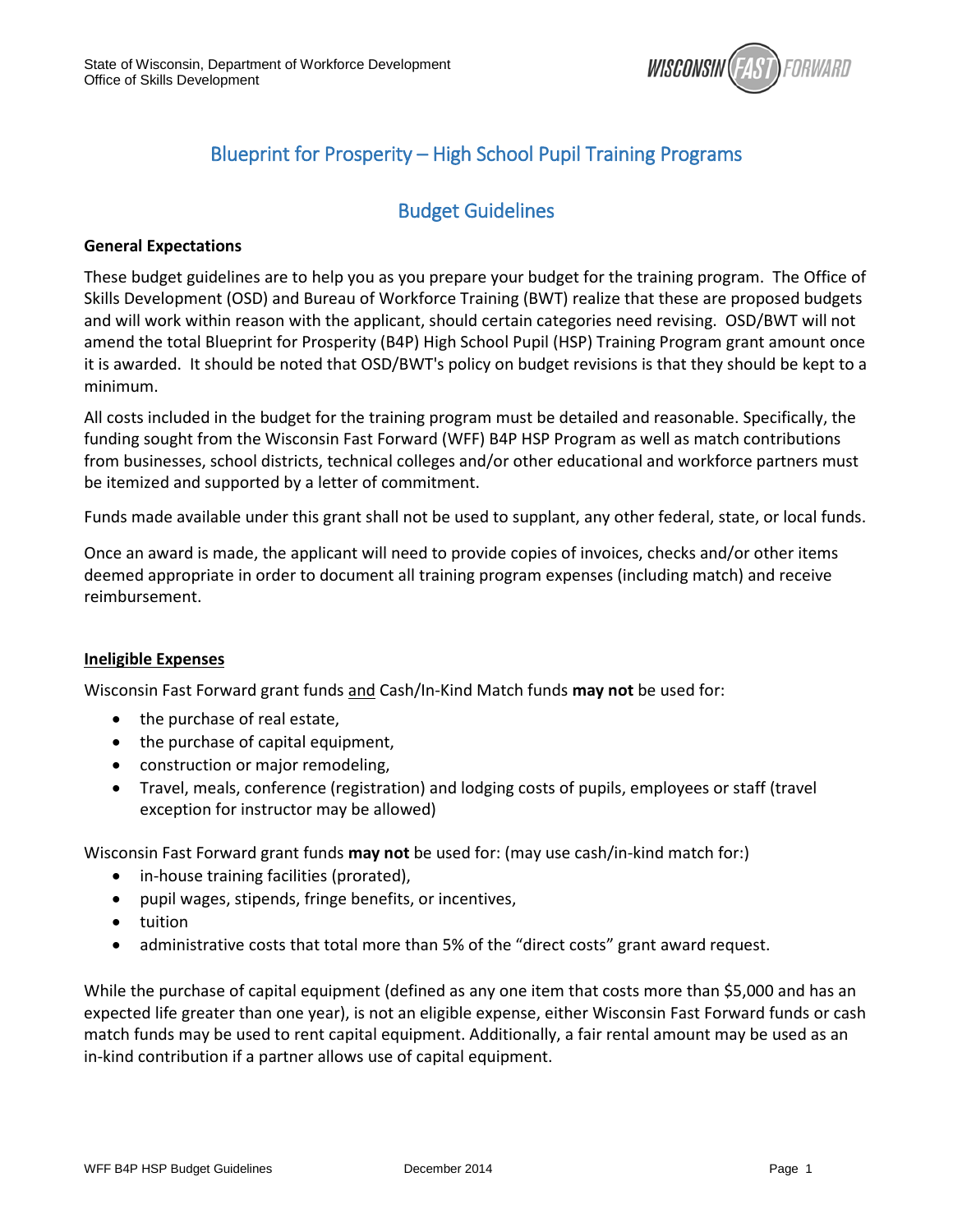

#### **Match Requirements**

WFF B4P HSP grant funds must be matched by contributions from one or more participating businesses or partners in the application.The amount contributed must equal to 50% of the grant amount awarded. All match items must be documented as specific support for the WFF B4P HSP project, and not as a general, regular donation made to the partner and/or applicant.

Match contributions should be documented in the budget table, the contributing partners' narrative and through letters of commitment. Letters of commitment/support should be emailed to Wisconsin Fast Forward as detailed in the instructions.

**Allowable Match:** Any combination of federal/state/local cash and/or in-kind sources that are necessary and reasonable to operate the HSP program. Examples of allowable federal sources could be Carl Perkins, Tech Prep, Service Learning, and/or WIA funds. Examples of allowable local sources could be community organizations, local businesses, individuals, chambers of commerce, or other sources that fund or support youth training activities such as HSP.

**Definition of Cash Match**: Any cash contributions provided by businesses or business organizations, foundations, individuals, state or local governments, and/or federal/state/local organizations. Costs must be verifiable and documentation maintained about how the value of in-kind match was determined.

**Definition of In-kind Match:** Donations of services, staff time, instructional costs, or supplies that are necessary to operate the program but are not paid with HSP grant funds. In-kind costs may be paid for from other federal, state, or local sources, based on actual cash value (i.e., cost per hour for personnel, value of supplies, etc.). Costs must be verifiable and documentation maintained about how the value of inkind match was determined.

#### **Budget Items: Summary and Definitions**

WFF B4P HSP funding may be used for various training related expenses such as personnel and fringe benefits associated with the curriculum development and instructors/trainers, supplies and materials and operating expenses including pre-employment testing supplies like drug testing and background checks, consultant/contractual expenses, travel for trainers/instructors, and on a limited basis, coordination and/or administrative overhead.

Substitution of existing funds with WFF B4P HSP grant funds (supplanting) will be the subject of monitoring and audit. Violations may result in a range of penalties, including suspension of current or future funds under this program, repayment of monies provided under this grant and civil and/or criminal penalties.

**Program Coordination:** This category includes personnel time or services to provide overall program coordination, marketing, and student recruitment activities. This may include, project oversight and management, program planning, development activities, management of reporting requirements, and serving as the liaison between employers and partners.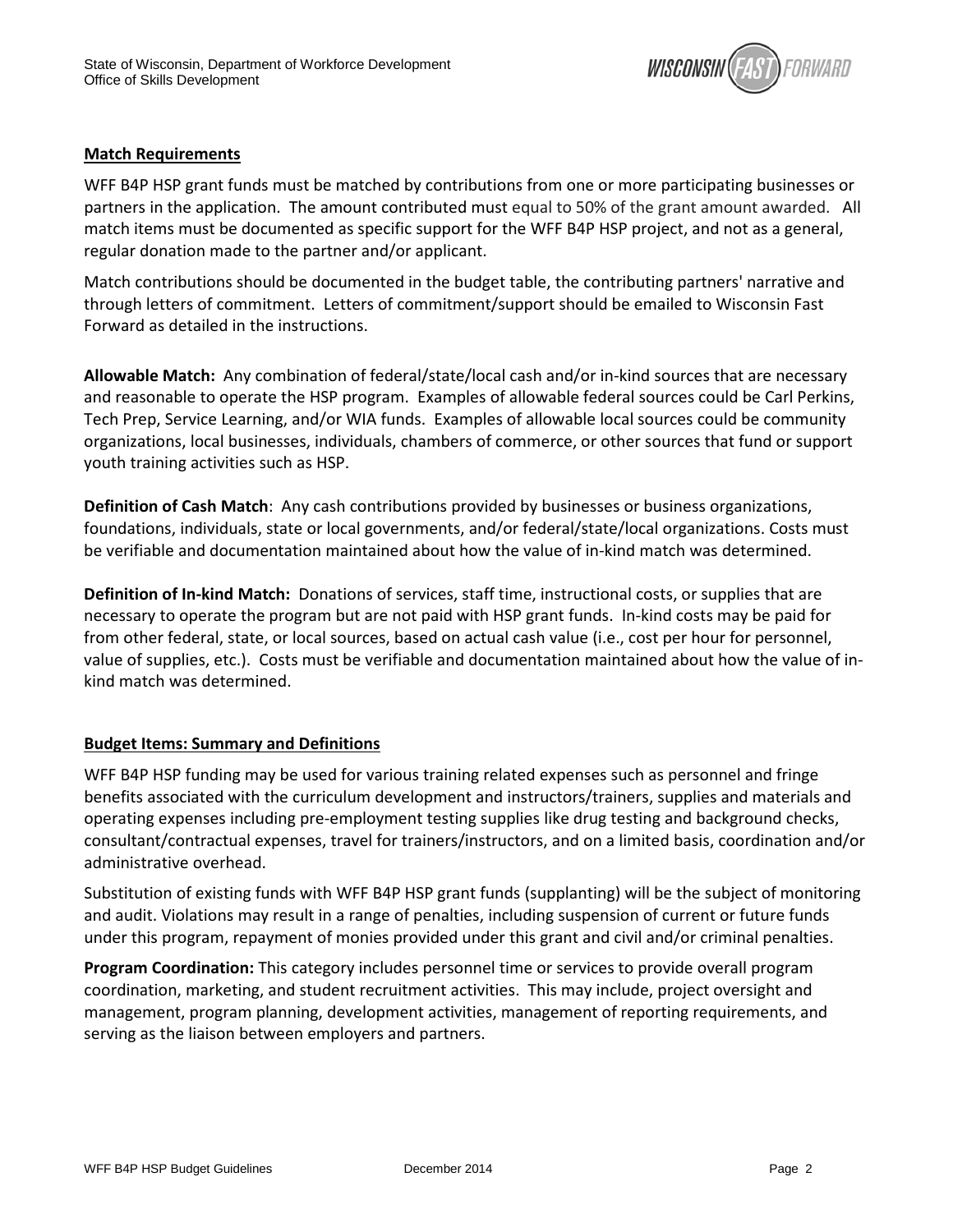

**Curriculum Development:** This budget summary line should capture all costs related to the creation of the training curriculum.

- a. If an existing curriculum is already in place, this would be a zero.
- b. If training curriculum is purchased outright this line would be zero (the cost of the curriculum purchase should go under instructional materials).
- c. If curriculum development is being provided as a contracted service it should be included and itemized under Consultant/Contractual.

Curriculum Development costs include personnel costs, and supplies directly related to the creation of the curriculum. WFF B4P HSP funds may be used to pay for actual staff time based on the actual rate of pay with reasonable fringe benefits and may also include: telephone/communication, meeting/hosting fees, travel expenses, printing and duplicating, and applicable hardware/software needs as justified.

Matching (cash or in-kind) contributions should include payment for actual or contracted staff time based on actual rate of pay with reasonable fringe benefits.

*NOTE: Curriculum development paid for by Wisconsin Fast Forward grant funds will become the property of the State of Wisconsin and will be made available for other organizations to use.* 

**Instruction:** WFF B4P HSP funds may be used to pay for actual staff time based on the actual or contracted rate of pay with reasonable fringe benefits. Matching (cash or in-kind) contributions should include payment for actual staff time based on actual rate of pay with reasonable fringe benefits. Tuition costs for trainees can be counted as a match. Note: costs related to instruction that are provided by a consultant or run through a contract should be noted under Consultant/Contractual.

**Tuition:** WFF funds may not be used for trainee tuition. However, matching contributions may include tuition paid on behalf of the trainee to participate in the related training.

#### *Instruction versus Tuition:*

Instructional costs are those related to instruction and delivery of current, new, or modified coursework that leads to an industry recognized credential. Costs such as instructor time, professional development, supplies, and materials (other than capital equipment) necessary to meet the educational objectives of the activity may also be included. For example, an instructor is paid \$40 per hour to teach "Introduction to Basic Machining" class for 80 hours, totaling \$3,200. Instructional costs, in this definition, are eligible expenses through the grant (or as match).

Tuition is the cost per credit that is paid to an institution of learning (e.g. technical college, university, etc.) for a student to enroll in a course. For example, tuition for a 3-credit "Nursing Assistant" course may be \$434.85, which equates to a cost of \$144.85 per credit. Please note that tuition is not an eligible expense under the requirements of the HS Pupil Program Grant.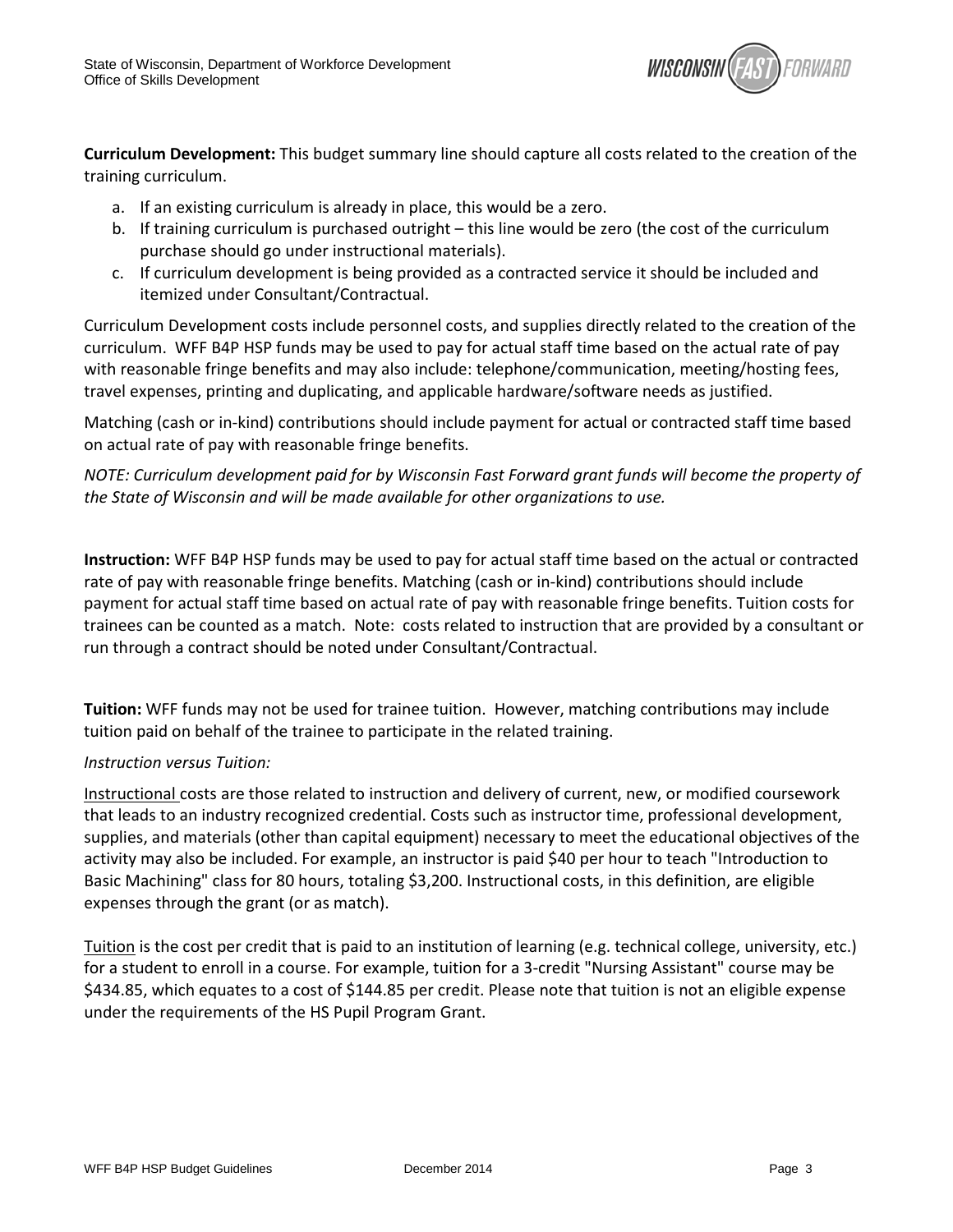

**Travel – (Instructor Only):** Travel costs (for mileage accumulated) are limited to personnel involved in Instruction or Curriculum Development activities only. Travel costs for instructors should be limited to that which is reasonable and necessary. WFF funds and cash/in-kind match funds may be used for the cost of instructional staff travel directly related to training. Travel costs of trainees to and from the training are not allowed as a project expense.

**Supplies and Materials:** This includes supplies and materials necessary to implement the training program(s) and administer the project. Supplies and Materials are those non-consumable materials such as safety goggles, lab coats, flash drives required to directly provide training activities to pupils/trainees. These should be competitively procured at fair market value.

Supplies and Materials may also include purchased curriculum, textbooks, films, video tapes, etc. Matching contributions may include the current fair market value of contributed instructional materials that have been competitively procured.

Equipment purchases under this area may include items such as drills, lathes, discs, computer terminals, software, etc. Equipment purchased must be pertinent to the training program and is limited by the capital equipment limitation discussed below. WFF B4P HSP funds may only be used for equipment directly attributable to the training of program participants.

Capital Equipment may not be purchased with Wisconsin Fast Forward grant funds. Capital equipment is defined as any one item that costs more than \$5,000 and has an expected life greater than one year. WFF HS Pupil grant funds may not be used for the purchase of capital equipment. However, you may use grant and/or matching funds for an equipment "operating lease" needed for a training program. In some cases, this cost may need to be prorated to the actual amount of time the equipment is used by students in the training program.

Note that a "capital lease" is not an allowable grant expense, which is a lease-to-own contract. A "capital lease" may be an allowable match as long as it is prorated to the amount of time students are using the equipment for the duration of the training program. If purchased for the training program by the applicant (or a partnering agency), this would be reflected as a match in the "Supplies and Materials" section of the application. Again, the total cost may need to be prorated for the amount of time the students are actually using the equipment during the training program.

Matching contributions may include the fair market value of equipment donated to the project that is directly attributable to the training of program participants.

**Consultant/Contractual:** This section should include any consultant/contractual expense or service. Each consultant/contractual expense will need to be detailed in the Budget Detail section. This might include contracts for pre-employment assessments, trainee recruitment, project marketing, curriculum development, instruction or space lease needs.

A copy of the quote, contract, or Memorandum of Understanding with an itemized scope of services must be included with the grant application as an attachment.\*

WFF B4P HSP grant funds may be used to lease space to provide training if they can verify that this is necessary to the success of the program and the rental rate based on competitive rates for the area in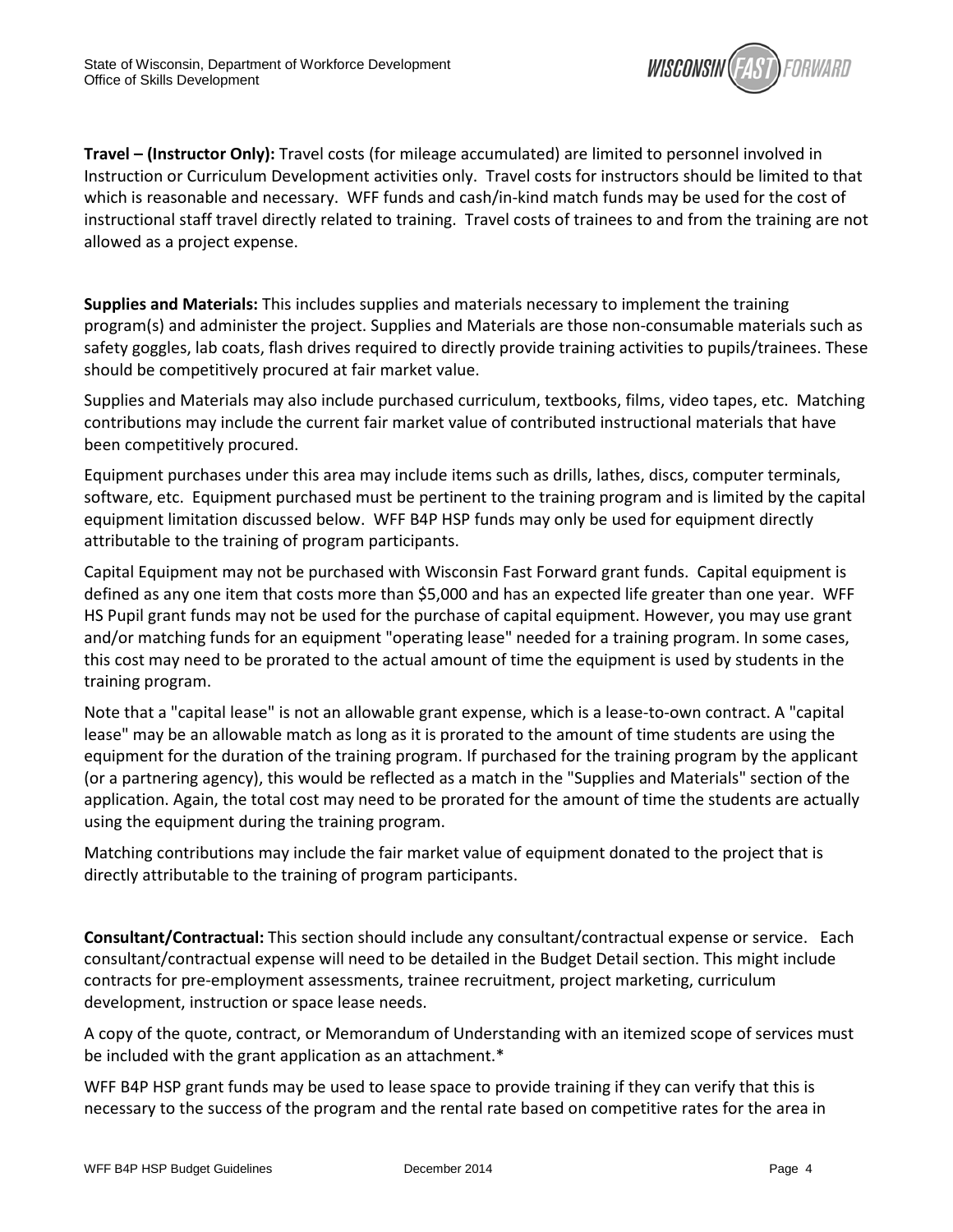

which the program will operate. (It is also allowed that a partner organization provide a cash match to cover rent or make an in-kind match of training space off-site. Partner facilities contributed as in-kind match must be valued at the actual cost to hold the training there and should be prorated for the amount of time being used for purposes directly related to the project.)

When applicants use their own facilities at no cost to WFF B4P HSP, the cost or value of those training facilities/space is allowable as an in-kind match. Applicant business facilities must be valued at the actual cost to the business and should be prorated for the amount of time it is being used for purposes directly related to the project.

**Wages/Stipends of Trainees:** WFF funds may not be used for trainee wages. However, matching contributions may include wages and benefits paid to trainees during training.

**Administrative Cost:** Grant amount request is limited to 5% of "Direct Costs" of HS Pupil grant funds. This includes personnel costs associated with administering the program, such as preparing grant requests, percentage of directors or administrator's time, preparing required fiscal forms, progress reports, and pupil registrations, and overseeing or tracking budget expenditures.

Note that these activities and costs should be over and above what is included in "Program Coordination". Expenses should be itemized by name/title, number of hours, wage per hour, and description of activities provided.